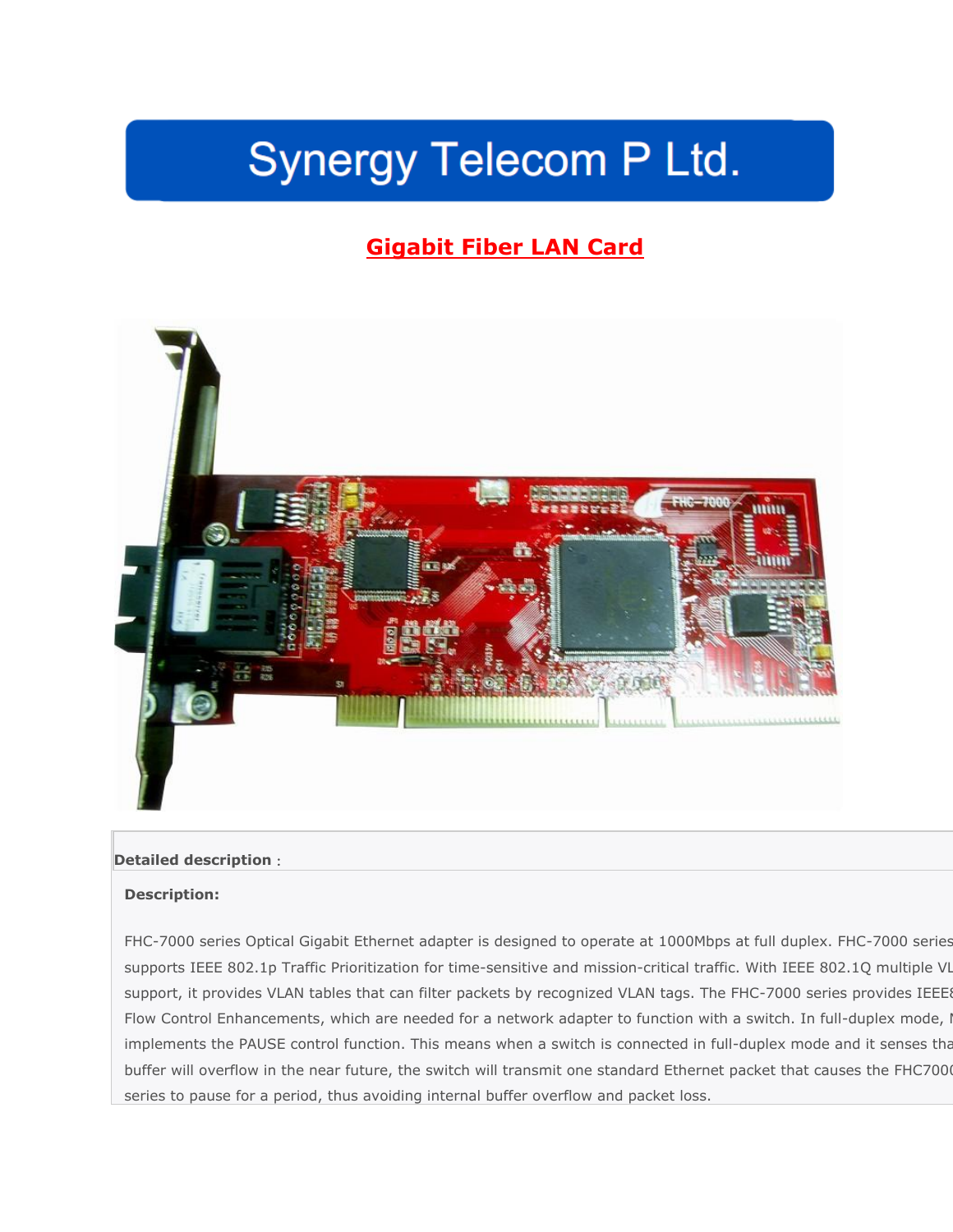## **Features:**

Hardware VLAN filtering. Chip-Level Internet Protocol (CLIP) for IP packet processing. IEEE 802.3z compliant. Comply with the PCI v2.2 interface standard – supporting operation at 33/66 MHz and 32/64 bit wide data path. Full duplex or half-duplex operation. On-board verification of IP header and TCP/UDP checksum. On-board screening of VLAN-tagged packets – tagged in compliance IEEE 802.3ac. IEEE 802.3z 1000Base-SX,1000Base-LX Gigabit Ethernet compliant. Standard optical fiber connector and cable type options. Transceiver lasers compliant with Laser AEL Class 1 standards and is safe for eye-viewing. Plug and Play installation. Two LED indicators: Link/RxAct, Power/TxAct. Drivers for all leading Network Operating Systems,Support for: Windows XP Windows 2000 Windows 95 OSR2, 98, 98 SE Windows NT 4.0 Windows ME Novell Netware Server 4.x, 5.x , 6 Novell Netware Client32 for DOS Linux (kernel 2.4.x)